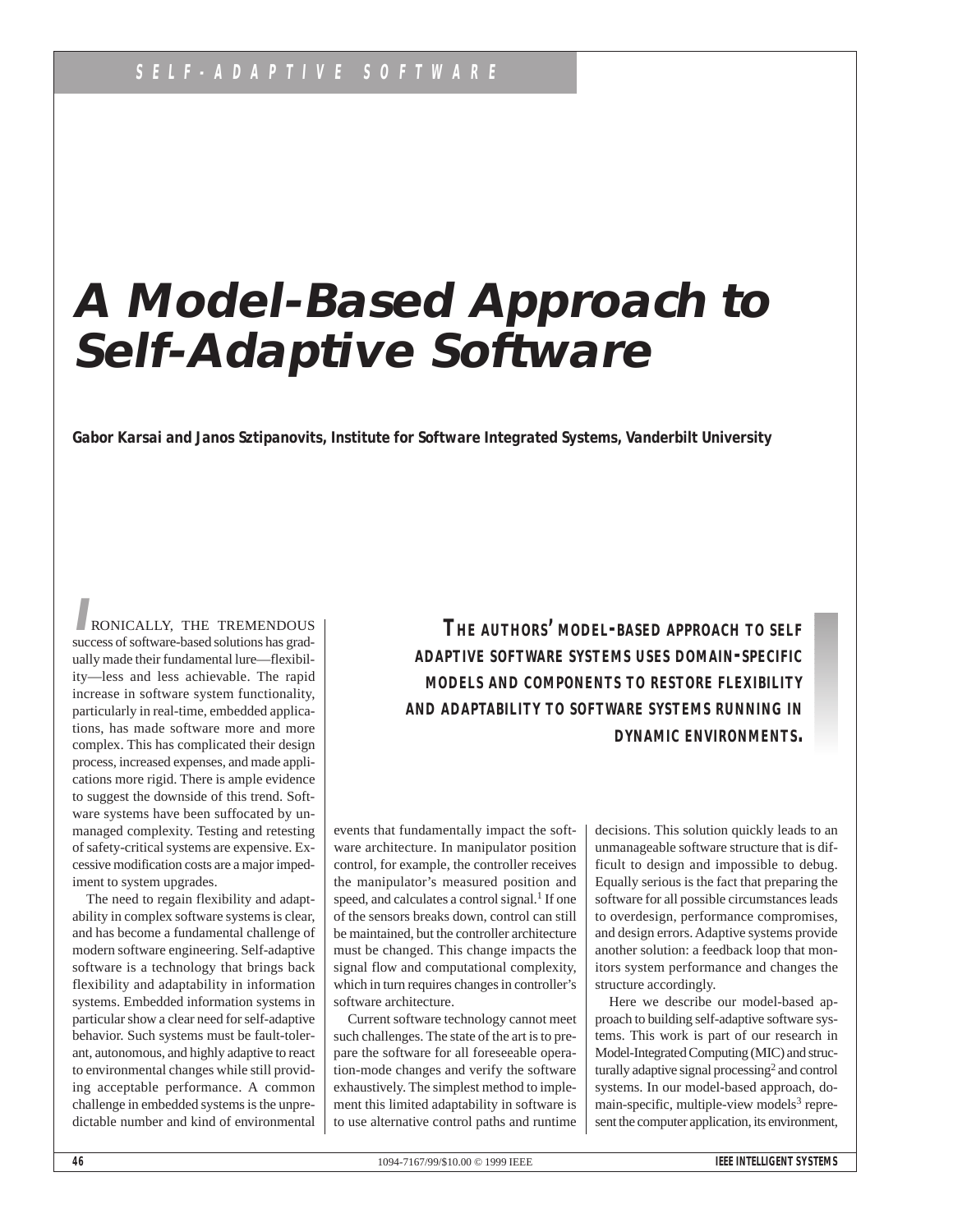and the relationship between them. We use domain-specific components, called model interpreters, to translate the abstract models into the input languages of static- and dynamic-analysis tools, and to synthesize and resynthesize software applications running in a realtime, dynamic, execution environment.

The model-integrated approach to selfadaptive software decomposes the problem into two major issues: the issues of *representation* and that of the *reconfiguration mechanism.* Representation deals with modeling self-adaptive systems, including architectures and adaptation processes. The goal is to find the appropriate abstraction level, modeling constructs, and modeling paradigms to create a manageable system design. The reconfiguration mechanism maps the models into executable systems and changes the application's dataflow and control structure in a safe, consistent manner.

Both the representation and reconfiguration mechanism must be designed with *evaluation* in mind. That is, we must represent how the system's performance will be monitored and evaluated, and how the evaluation's result will affect the system's architecture. Also, the reconfiguration mechanism should be capable of interacting with the evaluator; it might be triggered by it and possibly reconfigure the evaluator.

The goal of our work is to facilitate a *performance* → *evaluation* → *architecture modification* → *modified performance* cycle in which the application's performance is continuously monitored, with the results used to modify the architectural model. The modification is then followed by a partial or complete regeneration of the executable system. We have implemented and tested some aspects of our approach in applications; other aspects are part of our ongoing investigation in various research projects.

#### **Model-integrated computing**

MIC is an approach for building computer-based systems that extends models' scope so that they serve as the backbone of the system-development process in several key ways.

• *Integrated multiple-view models* capture relevant system information. These models can explicitly represent the designer's understanding of the entire system, including its information-processing archi-

tecture, its physical architecture, and the operating environment. Integrated modeling lets designers explicitly represent dependencies and constraints among the different modeling views.

• *Analysis tools* evaluate different but interdependent system characteristics, such as performance, safety, and reliability. Model interpreters translate the captured information into the input languages of the analysis tools. This translation is required because the modeling paradigm used in the models can be very different from the one used in the analysis tools. The modeling paradigm of a dataflow diagram, for example, is very different from that of a stochastic Petri net.

• Integrated models are used in an *auto-*

*MIC IS AN APPROACH FOR BUILDING COMPUTER-BASED SYSTEMS THAT EXTENDS MODELS' SCOPE SO THAT THEY SERVE AS THE BACKBONE OF THE SYSTEM DEVELOPMENT PROCESS IN SEVERAL KEY WAYS.*

*matic software synthesis* process in which model interpreters translate the models into executable specifications.

There are several efforts related to our work on MIC, including domain-specific software architecture, <sup>4</sup> application generators, object-oriented design techniques, and hardware-software codesign.<sup>5</sup> All but the last of these approaches are restricted to software design; as in codesign, MIC addresses a broader area of computer-based systems.

Model-integrated system development poses several challenges for system designers. Multiple-view modeling of inherently heterogeneous systems cuts across several disciplines that use different terminology and even different problem structuring and decomposition methods. Support for domain-specific modeling paradigms is thus crucial to making modeling tools acceptable to end users.

Analysis methods and tools often preserve their discipline-specific modeling perspectives and techniques. Thus, to apply them in different domains designers must translate between domain-specific modeling paradigms and the analysis tool formalisms. The software that designers must synthesize is also often heterogeneous, comprising several different software applications with unique relationships to the domain models.

The primary challenge in building a reusable tool infrastructure for MIC is thus finding an architecture that separates generic and domain-specific components and lets designers introduce and disseminate MIC in widely different problem domains at a low cost.

Model-integrated program synthesis requires domain-specific tools for

- building, testing, and storing models;
- transforming the models into executable applications or extracting information for system-engineering analysis tools; and
- integrating applications on heterogeneous parallel and distributed computing platforms.2,6

The expense of developing such tools makes their application prohibitive in many system applications. We thus followed an architecture-based approach that separates generic and domain-specific components and defines interfaces for expandability.

#### **Multigraph Architecture**

Figure 1 shows our Multigraph Architecture (MGA), which has three levels of abstraction: application level, model-integrated program-synthesis (MIPS) level, and metalevel.

**Application level.** The application level represents the synthesized software. In many application domains, we use an intermediate level of abstraction, and we design the system according to the Multigraph Computational Model. The MCM is a macro dataflow model that represents the synthesized programs as an attributed, directed graph,<sup>2</sup> where processing components ("actor" nodes) are connected through buffering components ("data" nodes). The Multigraph Kernel (MGK) is a runtime system that provides a unified systemintegration layer above heterogeneous computing environments including open-system platforms; high-performance, parallel, and distributed computers; and signal processors.<sup>6</sup>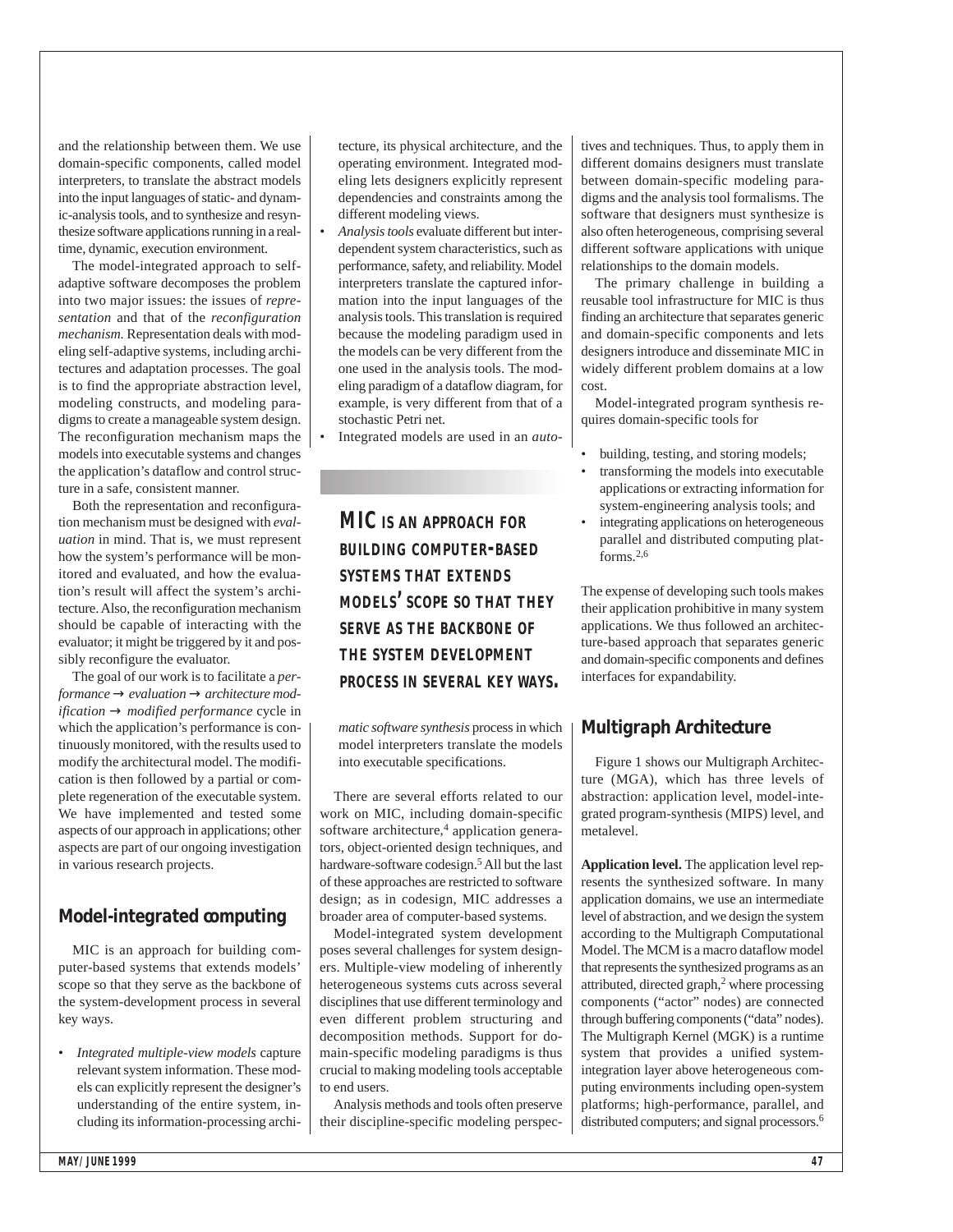

Figure 1. Abstraction levels in the Multigraph Architecture.

## **Terms** FSM Finite-state machine GMB Graphical model builder MCM Multigraph computational model MGA Multigraph architecture MGK Multigraph kernel MIC Model-integrated computing MIPS Model-integrated program synthesis ODMG-93 Object data management group standard



Figure 2. Model interpretation in the MGA using a single interpreter.

accessing models. We customized the current GMB version using a declarative language<sup>3</sup> that defines the modeling paradigm and related graphical notations. MGA's domainspecific components consist of internal and external analysis tools, and model interpreters that synthesize applications (executable models) or translate models into the analysis tool's input data structures (analysis models). Internal tools are designed for specific MGA-MIPS environments, and typically include a model interpreter, analysis algorithms, and a user interface. External tools perform static or dynamic analyses based on domain-independent abstract models.

As Figure 1 shows, the MIPS-level components are modular and connected through standard interfaces. We adopted various industry standards for interfacing the model database to the GMB and the model interpreters, which lets us use object-oriented database packages as model databases. The

MGK schedules *elementary computations*: carefully defined, reusable code components that are part of application-specific runtime libraries. We implement the MGK as an overlay above standard operating and communication systems.

**Model-integrated program-synthesis level.** The MIPS level includes generic, customizable, domain-specific tools for model building and analysis, and application synthesis. The architecture has two generic components: a customizable *graphical model builder*<sup>3</sup> and an object-oriented database for storing and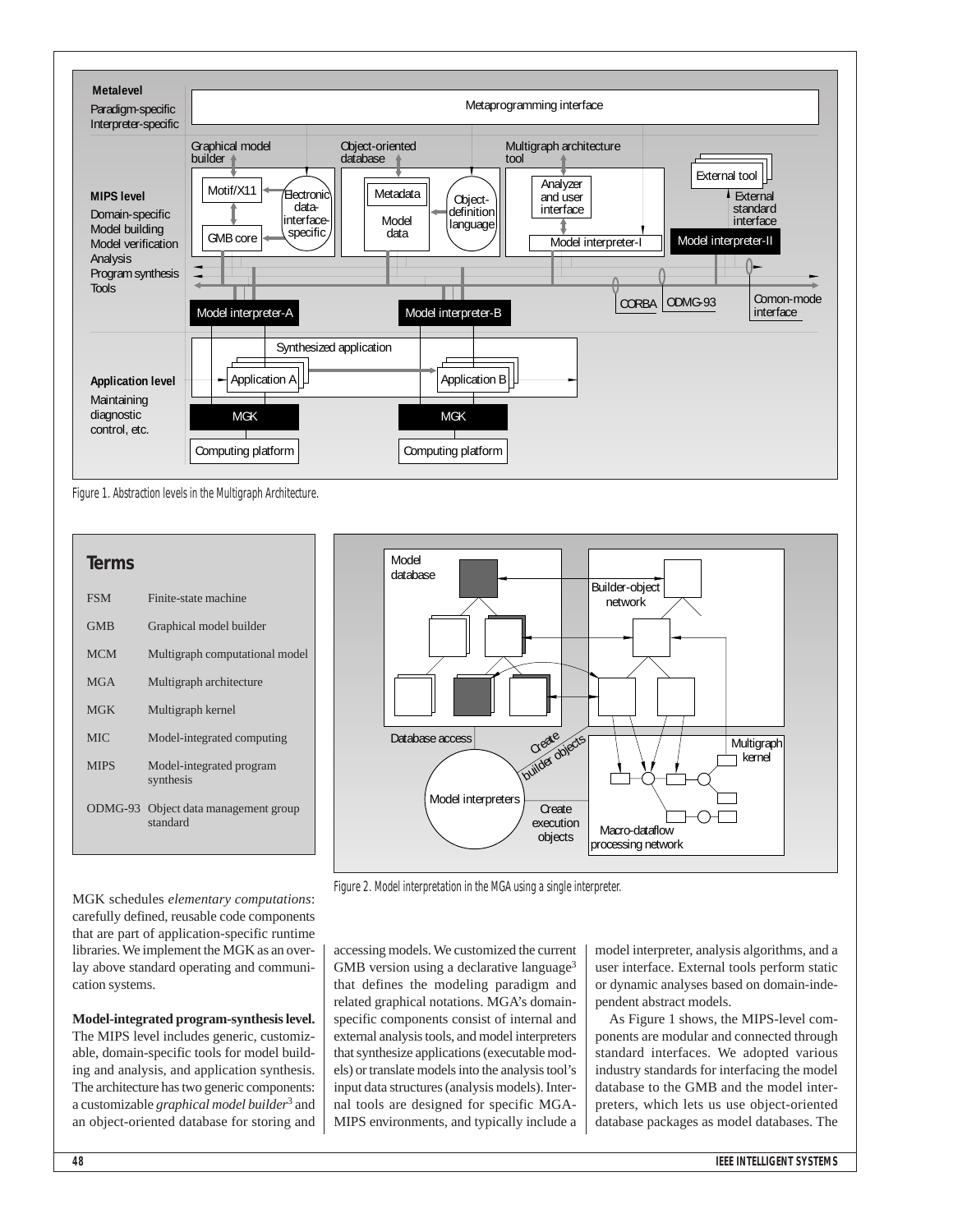Common Model Interface (CMI) specifies the object types in the modeling paradigm, forming a unified Tool-Software-Bus. The MGA gives the GMB and various analysis and program-synthesis tools concurrent access to the model database. This is required in large-scale engineering problems, where several engineering groups work concurrently on different system parts. From the operational viewpoint, the MIPS-level architecture is designed as a distributed object system, where the communicating "macro" objects are GMB, the object-oriented database, and the model interpreters. For intertool communication, we use the COM and CORBA standards.

The domain-specific instances of the general MIPS environment architecture are integrated tool suites supporting model building, model analysis, and program synthesis. In our experience, computer-based systems, such as those used in aerospace or chemical manufacturing systems, are often dominated by some mature engineering discipline such as aerospace or chemical engineering. Thus, the modeling paradigms we use for representing the system's structural and behavioral aspects are nonnegotiable. The modeling tools must accommodate the domain; otherwise they lose relevance and customers.

Domain-specific MIPS environments can thus vary widely. Modeling paradigms consist of concepts, relationships, model-composition principles, and model-integrity constraints. A modeling paradigm for fault detection, isolation, and recovery in the International Space Station Alpha (ISSA) is completely different from one used in modeling chemical plants, processes, and problem-solving activities.7 Similarly, the model interpreter used for synthesizing real-time diagnostic systems is quite different from the one for synthesizing an embedded-process simulation.

MIPS environments differ not only among different domains; they must evolve within a given domain as well. For example, as the ISSA program's modeling effort progressed, designers' accumulated insight, and this increased understanding triggered several major modeling-paradigm revisions. The environment and its models represent a significant investment, so they must evolve as these concepts change. Our challenge has been to create a software infrastructure that enables designers to both inexpensively build and synthesize reliable, domain-specific MIPS environments and to efficiently support their evolution.

**Metalevel.** The MGA metalevel consists of representations and tools that formally describe and generate domain-specific modeling paradigms and model interpreters (generators). This metaprogramming interface provides

- support for specifying domain-specific modeling paradigms and model interpreters using a declarative language,
- metalevel translators to generate configuration files for the GMB and object-oriented database from the modeling paradigm specification, and
- tools for writing model interpreters.

The metaprogramming interface introduces another level of abstraction in MGA. The central concepts are metamodels (models of models) that specify modeling paradigms and

## *MIPS ENVIRONMENTS DIFFER NOT ONLY AMONG DIFFERENT DOMAINS; THEY MUST EVOLVE WITHIN A GIVEN DOMAIN AS WELL.*

model interpreters. The metamodels define the semantics of the domain-specific modeling language. 3,8 The metamodel of a domain contains concepts, relations, model-composition principles, and domain-specific integrity constraints. In the metalevel approach, applications are executable instances of domain models, which in turn are instances of metamodels.

Our current implementation of MGA has a simple, preliminary version of the metaprogramming interface, which has several problems. First, we use a declarative language for defining modeling paradigms. This language is not rich enough to provide a rigorous, concise specification for complex model semantics. Second, the formalism is not supported by tools to validate complex modeling paradigms. Finally, there is no support for formally specifying the semantics of the model interpreters and execution environments. Consequently, validating and verifying the model interpreters and execution environments is nontrivial and requires in-depth knowledge of the technology. We are actively researching solutions to these problems.

**Model-based program synthesis.** In MGA, the model interpreters synthesize programs. Figure 2 shows the model-interpretation process with a single interpreter. Complex systems with multiple model interpreters work similarly; they generate multiple, integrated applications but use the same integrated model set.

During application synthesis, the model interpreter traverses the model database, beginning at the root of the model hierarchy and incrementally building the executable system in the MGK environment using the MGK's builder API. The model interpreter creates and connects the actor and data nodes of the MGK processing network.6 Also, in parallel with the executable system, the model interpreter creates a "builder object network." The relationship between this network and the models is determined by model composition principles, such as hierarchy or module interconnectivity. For example, in modeling paradigms that use a hierarchical module-interconnection composition method, there is one builder object for each compound and primitive module in the model hierarchy. The builder objects have three roles:

- store references to the appropriate objects and levels in the model database;
- store references to all the components of the MGK processing network (actor and data nodes) that are relevant to the given level of the hierarchy; and
- maintain connections to the processing network for receiving events that can trigger reconfiguration.

In most of our applications, the model database, model interpreters, and builder object network are in a single process and computing node; the component applications are synthesized in separate processes that can run on one or more computing nodes. To maintain realtime behavior, we decouple the execution and modeling environments. The model interpreter accesses the model database through the object-oriented database's access mechanisms, as defined by such standards as the Object data management group standard, ODMG '93.9

After the synthesized application starts, it runs under MGK control. The MGK schedules the elementary computations according to the graph topology and the control princi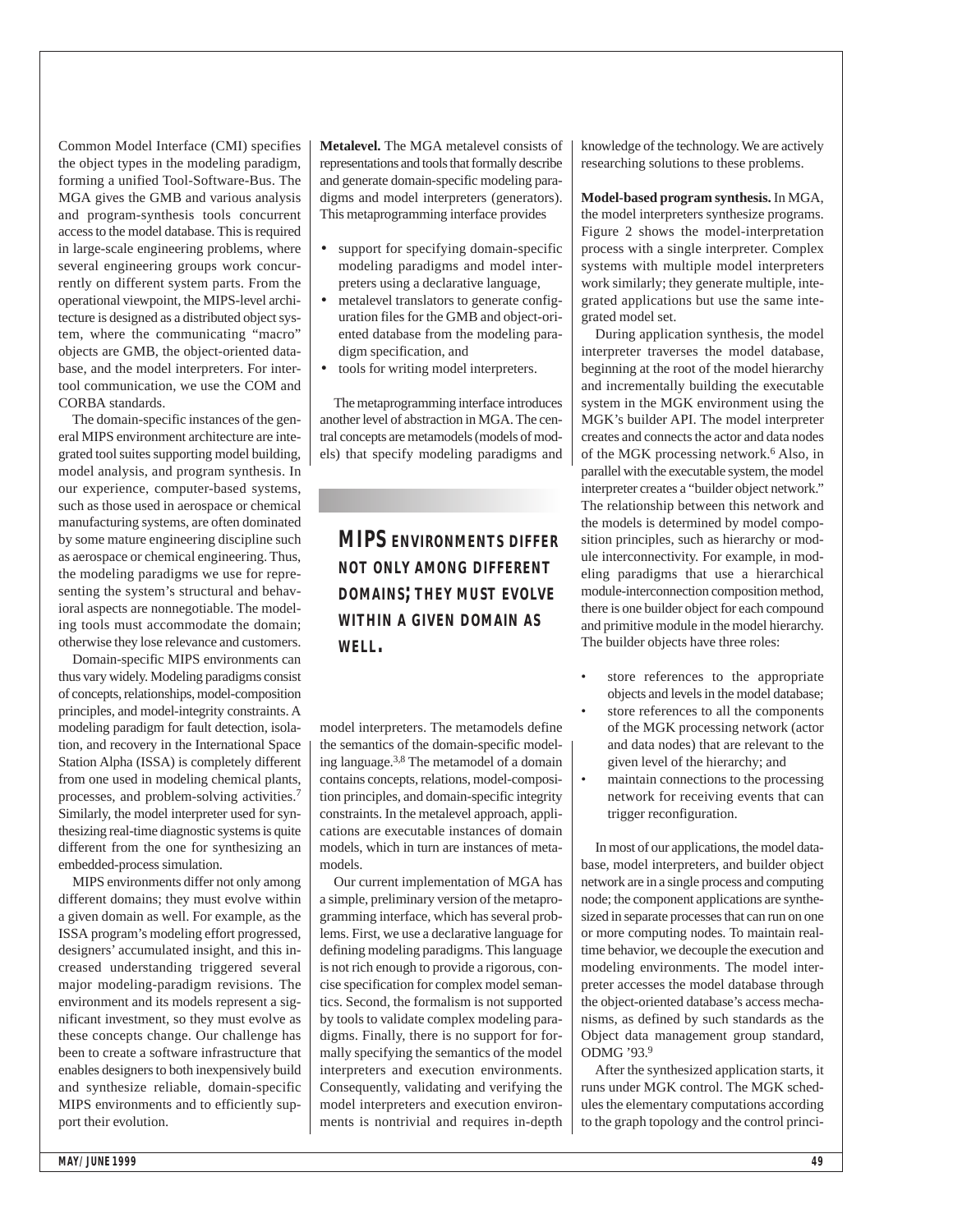ple (IfAll or IfAny) of the elementary nodes. That is, a processing node is executed if data produced by upstream nodes is available for processing on any or all of its inputs.2 Some of the processing nodes are special, real-time nodes that are synchronized to execute with external events, such as a software signal or interrupt.

#### **Representation issues**

Representation in self-adaptive software faces two primary challenges:

- separating the software's time-variant and time-invariant elements, and
- formalizing the time-variant component representation.

The justification for decomposing selfadaptive software into "time-variant" and "time-invariant" components deserves some consideration. Because software—self-adaptive or not—defines behaviors and trajectories in an infinite state-space, why not simply use existing technology? The argument is similar to that used in the theory of adaptive dynamic systems. Adaptive dynamic systems are time-variant, nonlinear systems. However, they are conceptualized as an adapted system (time-variant component) and an adaptation algorithm (time-invariant component) to make their design manageable. To our knowledge, this conceptual framework is not widely applied in software engineering; we use it to formulate self-adaptive software design, and gain similar theoretical and practical advantages.

Selecting an adapted system's time-variant characteristics is another fundamental issue. The most frequently used method in building adaptive signal-processing or control systems is to adapt selected parameters of the adapted system's dynamic models. The goal in self-adaptive software is to change system behavior through adapting the composition of a running system. Accordingly, the representation in self-adaptive software must formalize the description of the adapted system's time-variant composition and provide constructs for expressing the adaptation process in terms of composition changes. It is interesting to note that self-adaptive software and adaptive dynamic systems are complementary aspects of adaptation. Thus, designers can implement an adaptive dynamic system using a nonadaptive software architecture and implement nonadaptive dynamics using self-adaptive software.

**Metalevel semantics.** Research in dynamic object technology represents one of the most important directions in self-adaptive computing. Dynamic object technology, by extending object-oriented programming with dynamic-linking and object-updating capabilities, creates an excellent foundation for self-adaptive software construction. From a representation viewpoint, the key concept applied toward achieving self-adaptable behavior is support for embedding metalevel semantics in an application. Metaobject protocols developed for objectoriented languages, such as Common Lisp

*MIC TOOLS GIVE US FLEXIBILITY IN DESIGNING THE MODELING PARADIGM, WHICH WE CAN TAILOR ACCORDING TO THE DOMAIN.* 

Object System (CLOS),<sup>10</sup> let the implementation adjust during program execution. This, in turn, results in changing application behavior over time without changing the code. <sup>11</sup> In this approach, the adapting software component is the metaprogram, which assigns a changing interpretation to the application code. The metaprogram allows the time-variant selection of time-invariant application code, and is typically written in the same language as the application. The time invariant element is the application code, which necessarily limits the level of adaptability, but greatly simplifies the design and implementation of self-adaptive software in interesting system categories.

The separation of metalevel semantics from program-level code is also a key element in achieving dynamic behavior. However, the abstraction level and underlying mechanisms are quite different. In the MIC architecture, the metalevel semantics includes two main components. The *declarative components* are domain models of a domain-specific modeling paradigm. For example, in the structurally adaptive control-system design we describe, domain models capture the controller's structure as signal-flow models containing processing blocks and signals. The model interpreters that map the domain models into executable models assign execution semantics to the domain models*.* The signal-flow models can also configure a simulation tool, such as Matlab, to validate the design. In heterogeneous applications, there are typically multiple execution semantics assigned to the same integrated model set.

Executing applications adapt through the *evaluation* → *domain-model change* → *reinterpretation (regeneration)* → *application modification* mechanism. Accordingly, in our approach, the metalevel abstractions are domain-specific. Unlike the metaobject protocols, we shift the invariant in our approach from the application code to the model interpreters, which assign execution semantics to the domain models. This shift has important consequences in the category of embedded, real-time applications, as we discuss below.

**Reflection.** Another fundamental representation concept and technique for self-adaptive systems is *reflection.*<sup>12</sup> Reflection, which is closely related to metaobject protocols,<sup>10</sup> is a form of self-representation, and thus is central for self-adaptive systems in that it allows a program to be self-aware and control its own behavior.

We support reflection using reflective domain models. MIC tools give us flexibility in designing the modeling paradigm, which we can tailor according to the domain. This also lets us use explicit architectural models and use, for example, Architecture Description Language technology. <sup>4</sup> Explicit architecture models available at runtime facilitate the reflection. The reflective models can also be implicit*,* which lets us shift the focus of domain models from explicit application modeling to modeling the information that determines the application structure.

We designed flexible self-representation into MIC for two reasons. First, finding the right abstraction level to characterize a dynamic artifact is a major difficulty in the self-adaptive system design. In our experience, offering designers domain-specific representations is helpful.2,6 Second, designers must find the right abstraction level for describing the dynamic application's constraints. This is particularly important for real-time embedded systems, where much of the natural modeling context for representing constraints—such as structure, time, and resource—is architectural.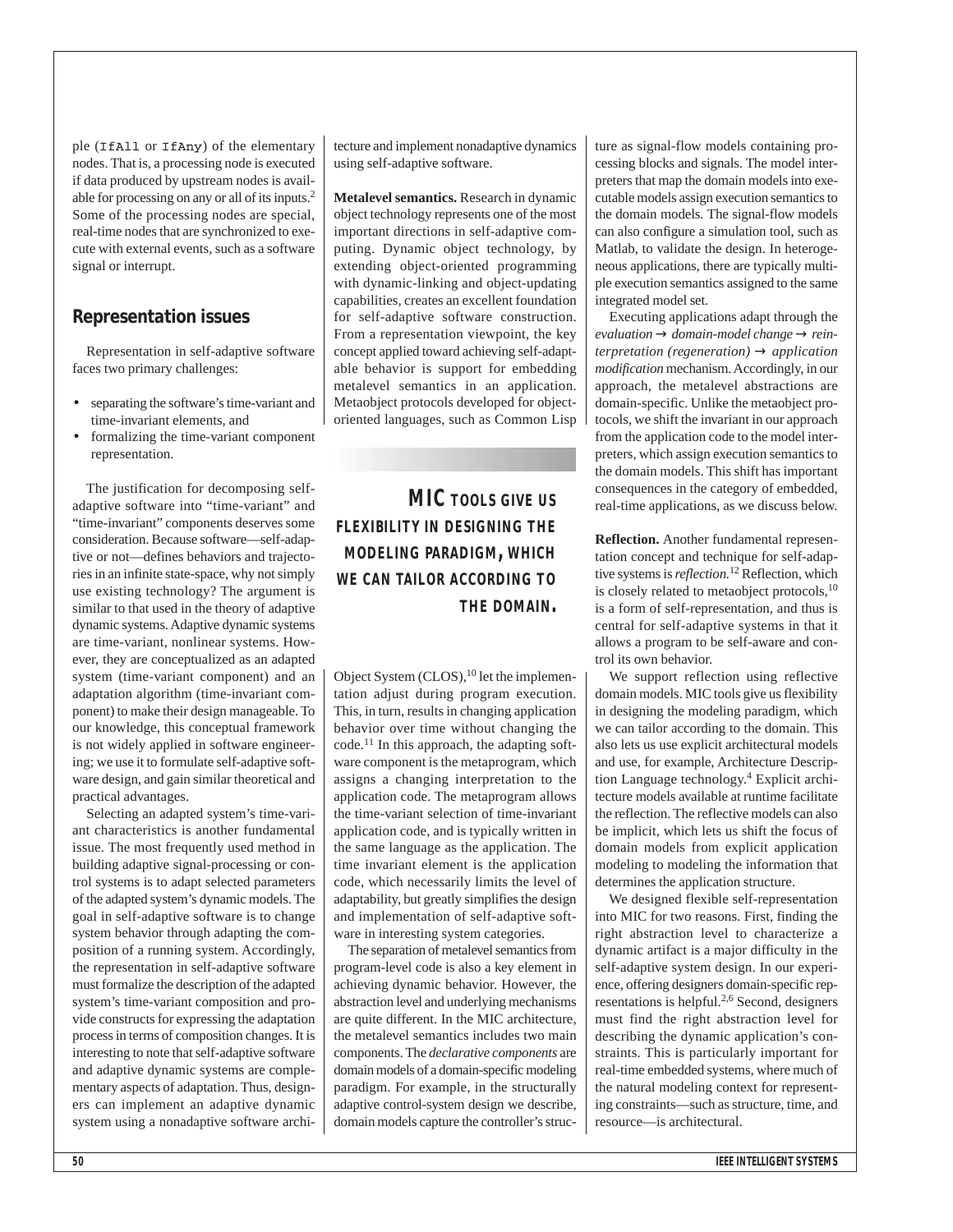#### **Runtime support**

In MIC, the two key components of the runtime support for self-adaptive computing are reconfigurable execution environments and embeddable generators.

#### **Reconfigurable execution environments.**

Achieving dynamic behavior through reconfigurable execution environments has long been an objective in software engineering and is well-understood. Work in this area generally falls under two categories: dynamic object languages and real-time data- and eventdriven applications. Well-known examples of dynamic object languages include CLOS, 10

Dylan (*www.dylanpro.com/dylan-faq.html*), and, to a lesser degree ML<sup>13</sup> and Haskell.<sup>14</sup>

In real-time, data- and event-driven applications (primarily signal processing and control systems), researchers seek computational-model support for reconfigurable data flows and schedulers. One mature system here is Chimera,<sup>15</sup> in which dynamic behavior is achieved by introducing a novel, reconfigurable computational model.

Our reconfigurable execution environment belongs to this second category. The underlying computational model is a macrodataflow model that has capabilities similar to those in Chimera. We have ported the latest version of the underlying runtime-system,



Figure 3: The two alternatives for a reconfigurable control system. The top architecture is used when both the position and velocity sensors are working; the bottom is used if the velocity sensor fails.



Figure 4: Reconfigurable controller architecture. The finite state machine is in the C1 state. If the evaluator (EVAL) detects a problem with the dX\_m signal, it triggers a state transition and switches to the C2 state.

the Multigraph Kernel, $2$  to parallel architectures and evaluated it for reconfiguration overhead.

In an MGK-based application, the user can trigger resynthesis after changing the model; the application can trigger it after detecting a significant event that requires changes to the executing system's structure. User-initiated changes are typically the result of incremental changes in the models, and therefore correspond to evolutionary system behavior. The changes triggered by events in the execution system are typically fast reactions to detected changes in the environment, such as sensor failure. We categorize this behavior as *structural adaptation*. 2

During application resynthesis, the model interpretation restarts at a level of the model hierarchy identified by a builder object. The interpreter uses the builder interface and the builder object network to construct a new version of the processing network without suspending the rest of the application. The interpreter uses an MGK control protocol<sup>6</sup> to switch from the old processing network to the new computational structure.

The programming language for implementing the elementary computation modules—the runtime library for the execution environment—affects the system's reconfiguration capabilities. With static languages such as C and C++, the MGK and all relevant low-level computation primitives are linked together to form an MGK-C or MGK-C++ process. Through the builder interface, the model interpreters use prelinked primitives to modify data structures and the graph topology, but cannot dynamically add computational primitives. In dynamic languages that support late binding and dynamic linking and loading, designers could create MGK processes that upgrade low-level primitives as well. In earlier MGA implementations, we provided this capability in LISP environments. One of our goals is to create and evaluate MGK environment performance using a modern dynamic language, such as Java or Dylan.

**Embeddable generators.** Software generators, such as Multi-GEN, JTS, and our MGA generators, provide synthesis capabilities. However, the requirements of real-time, selfadaptive applications demand a different approach. Because traditional software generators are used at compile time (usually before the actual compilation), they are rarely concerned with their own performance. In a selfadaptive system, reconfiguration uses runtime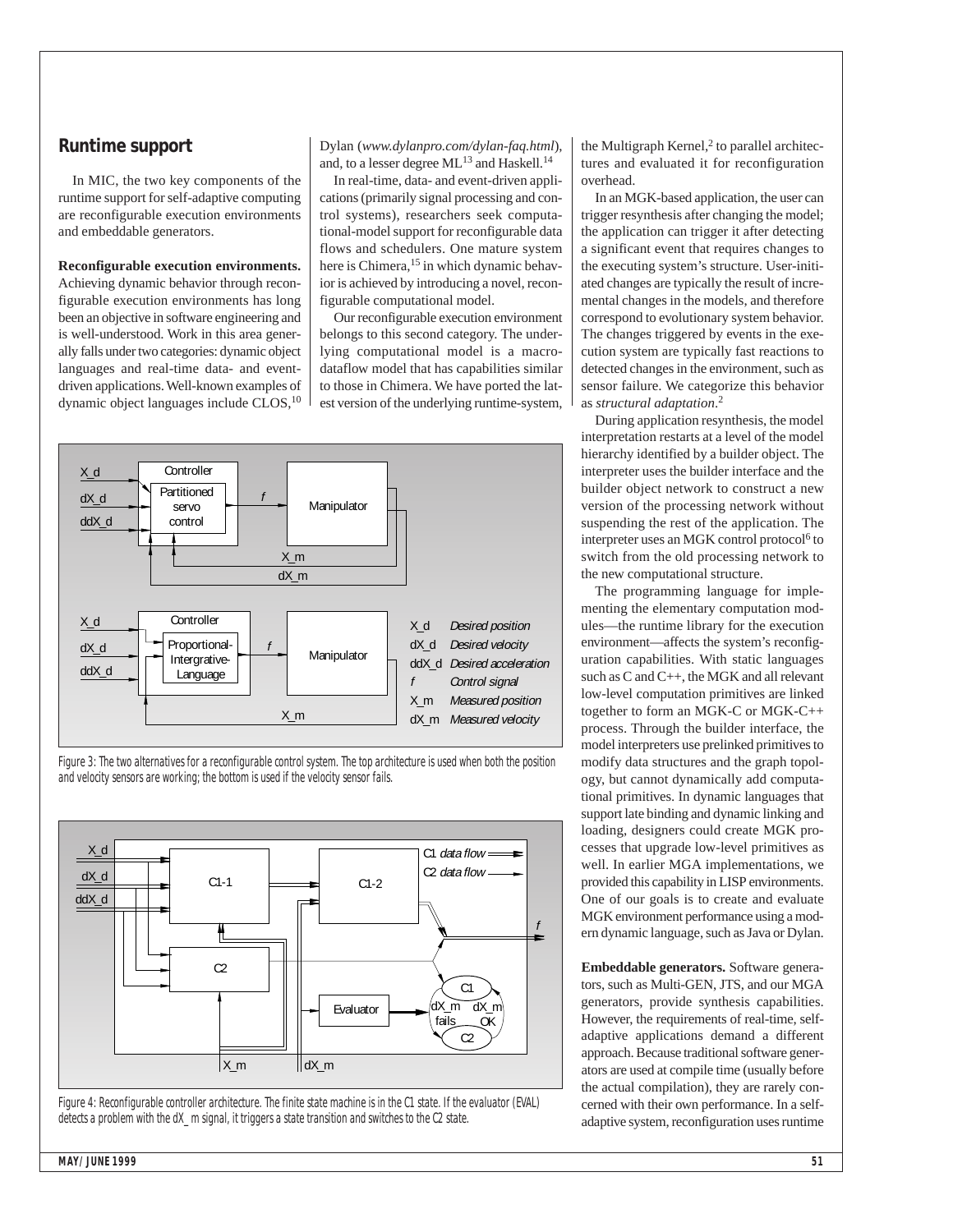resources, and therefore affects the system's timing characteristics. Thus, generators used in this context must satisfy stringent constraints on resource usage, including processor cycles.

#### **A reconfigurable controller architecture**

Reliable position control of mechanical devices such as robot manipulators and aircraft control surfaces is an important application problem.<sup>1</sup> Such control is achieved by a controller structure that receives inputs from position and velocity sensors, and calculates actuator control signals (determining, for example, the torques to be applied). In highreliability systems, control must be maintained even in the face of sensor failures.

Using control theory, we can show that if the velocity sensor breaks down, for example, the system can still be controlled, albeit with degraded performance. However, to accomplish this, the controller architecture has to change: a different structure is needed for the single-sensor case. Figure 3 shows a control-system architecture without the controller details. The top part of the figure shows the architecture used when both the position and velocity sensors are working. The lower architecture is used when only the position sensor is working. If the controller is implemented in software as a set of algorithmic blocks or communicating objects, switching from the upper to the lower architecture requires controller reconfiguration. (To replace the velocity signal with a constant value will lead to incorrect control signals, and thus failure.)

**Sample architecture.** Figure 4 shows an example of a reconfigurable controller architecture using a popular domain-specific visual notation—the signal-flow diagram. The upper part of the figure shows the control-architecture variant, which uses the position and velocity-sensor signals to calculate the control signal. This alternative is based on two objects: C1-1 and C1-2. The lower part shows a controller alternative that uses only the C2 block, which uses only the position signal. The evaluator component (EVAL) detects problems with the velocity sensor. The evaluator output triggers the reconfiguration process. Reconfiguration is represented by a finite-state machine (FSM), which has a state for each possible configuration. Each state has an associated set of controller objects. Transitions among states are controlled by the evaluator output.

Initially, the FSM is in the C1 state. In this state, the controller uses the C1-1 and C1-2 blocks. If the evaluator detects a problem with the dX\_m signal, it triggers a state transition, which triggers a switch to the C2 state. When this happens, the controller configuration will contain the C2 block. When the velocity sensor resumes operation, the architecture switches back to the original C1 configuration. The controller blocks are the architecture's time-variant portion; the evaluator and FSM are time-invariant.

This example contains the architecture's time-variant elements (the controller blocks) and the time-invariant components (the eval-

*MODEL INTERPRETATION STRATEGIES ARE NEEDED THAT LEAD TO SMALL-FOOTPRINT, EMBEDDABLE MODEL INTER-PRETERS THAT OPERATE ON THE TRANSLATED MODELS AND IMPLEMENT RECONFIGURATION STRATEGIES.* 

uator and FSM). It thus represents a reconfigurable software architecture by showing all the alternatives, explicitly modeling an evaluator component that triggers reconfiguration, and capturing the architecture's dynamic aspect in the FSM by associating an alternative with each state.

**Implementation.** We implement the reconfigurable architecture in several steps. First, assuming the models are built using a modeling environment, model interpreters must generate the runtime system containing the evaluator and the FSM. The FSM's initial state specifies which architectural variant to create first. Thus, the FSM must execute an initial transition to create the C1-1/C1-2 variant.

Next, the system starts and provides control signals. At each activation, the evaluator is triggered to check the velocity sensor's status. If a discrepancy is detected, the evaluator triggers a transition on the FSM object, which leads to a new configuration. The switch between configurations deactivates and removes the old architecture and creates and activates a new one. Because this process is also model-based, it triggers the model interpreter to restart and interpret the new architecture's model and build runtime objects for it; it then connects those objects into the system data flows and resumes program execution. This reconfiguration process dynamically synthesizes a running system from predefined components.

Obviously, our sample architecture can be implemented by building all the architectural variants and using a simple "if-then-else" switch. However, in large systems this is not a suitable solution for two reasons: there might not be enough resources to pregenerate all alternatives, and the alternatives that are generated might result from a complex decisionmaking process with a multilevel hierarchy. In such cases, the approach offered in Figure 4 is a more general and powerful solution.

**Outstanding challenge.** Our scheme presents one difficult problem: When one controller is taken out and a new controller is switched in, the system generates a huge transient. The problem is caused by the statespace discontinuities introduced by the switching action. These transients are undesired side effects of any abrupt architectural change. However, there are ways to mitigate these effects. Initial research<sup>2,16</sup> shows that if enough information is available, designers can prepare a reconfiguration strategy to smooth the transition. One such approach uses a tapered switch that gradually moves the control signal from one controller to the other. The reconfiguration thus occurs over a number of steps, greatly reducing the transient effect.

#### **Research issues**

There are many interesting research issues in reconfigurable software architectures. Some of these are domain-specific, such as the issue of transients; others are related to technology required to support the overall approach.

For example, our reconfigurable controller architecture has distinct variants related to particular situations. This corresponds to an "ifthen-else" structure (or "switch-case" for multiple variants). There also might be a need for architectures in which the configuration is described using a repetitive pattern, possibly with dynamically changing components as a